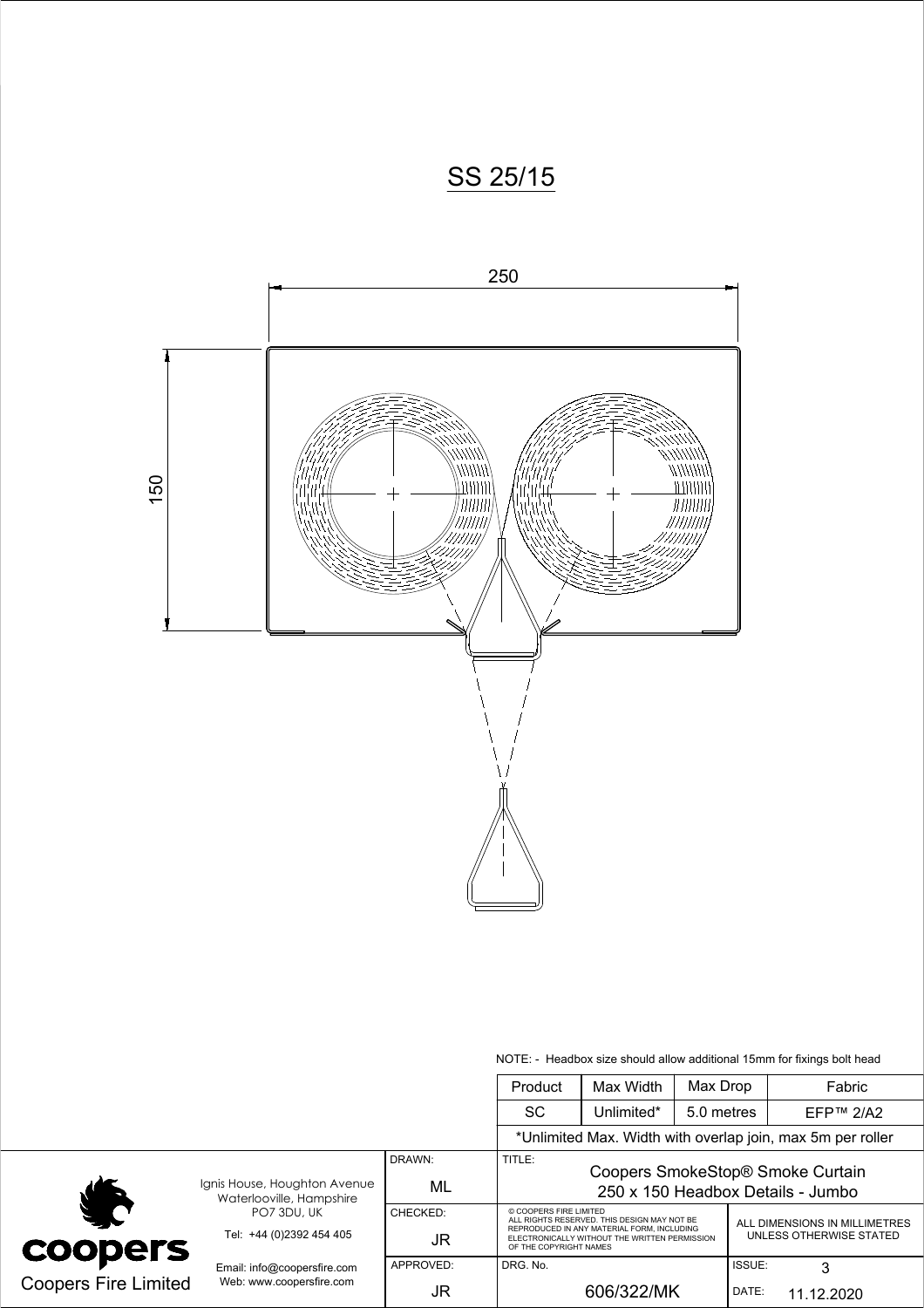

| <b>HEADBOX</b> |        | <b>OVERALL DIMENSION</b> |      |             |
|----------------|--------|--------------------------|------|-------------|
| (mm)           | Y (mm) | W                        |      | $A$ (mm)    |
| 150            | 200    | < 5m                     | < 4m | $90 - 100$  |
| 180            | 220    | < 5m                     | < 6m | $90 - 100$  |
| 180            | 260    | < 5m                     | < 8m | $123 - 133$ |
|                |        |                          |      |             |

|          | <b>HEADBOX</b> | <b>OVERALL DIMENSION</b> |      |            |  |  |
|----------|----------------|--------------------------|------|------------|--|--|
| $X$ (mm) | Y (mm)         | W                        |      | $A$ (mm)   |  |  |
| 180      | 340            | Unlimited*               | < 4m | $90 - 100$ |  |  |
| 200      | 400            | Unlimited*               | < 8m | 123 - 133  |  |  |

|                             | 180<br>260                                                            | < 5m<br>< 8m    | 123 - 133                                                                                                                                                                                   |                                                         |         | <b>200</b>                                               | 400 | Unlimited* | < 8m | 123 - 133                                              |
|-----------------------------|-----------------------------------------------------------------------|-----------------|---------------------------------------------------------------------------------------------------------------------------------------------------------------------------------------------|---------------------------------------------------------|---------|----------------------------------------------------------|-----|------------|------|--------------------------------------------------------|
|                             |                                                                       |                 |                                                                                                                                                                                             |                                                         |         |                                                          |     |            |      |                                                        |
|                             | Ignis House, Houghton Avenue<br>Waterlooville, Hampshire              | DRAWN:<br>ML    | TITLE:<br>Coopers SmokeStop® D600A With Side Guide<br>Matrix of Sizes (EFP™ 2/A2)                                                                                                           |                                                         |         |                                                          |     |            |      |                                                        |
| <b>COODETS</b>              | PO7 3DU, UK<br>Tel: +44 (0) 23 9245 4405<br>Fax: +44 (0) 23 9249 2732 | CHECKED:<br>JR  | © COOPERS FIRE LIMITED<br>ALL RIGHTS RESERVED. THIS DESIGN MAY NOT BE REPRODUCEL<br>IN ANY MATERIAL FORM. INCLUDING ELECTRONICALLY WITHOUT<br>THE WRITTEN PERMISSION OF THE COPYRIGHT NAMES | ALL DIMENSION IN MILLIMETERS<br>UNLESS OTHERWISE STATED | NOTE: - |                                                          |     |            |      |                                                        |
| <b>Coopers Fire Limited</b> | Email: info@coopersfire.com<br>Web: www.coopersfire.com               | APPROVED:<br>JR | DRG, No.<br>606/347/MK                                                                                                                                                                      | ISSUE:<br>DATE:<br>11.12.2020                           |         | Unlimited width with overlap join, maximum 5m per roller |     |            |      | SIZES OUTSIDE THESE STANDARDS - PLEASE CONTACT COOPERS |

\* Unlimited width with overlap join, maximum 5m per roller